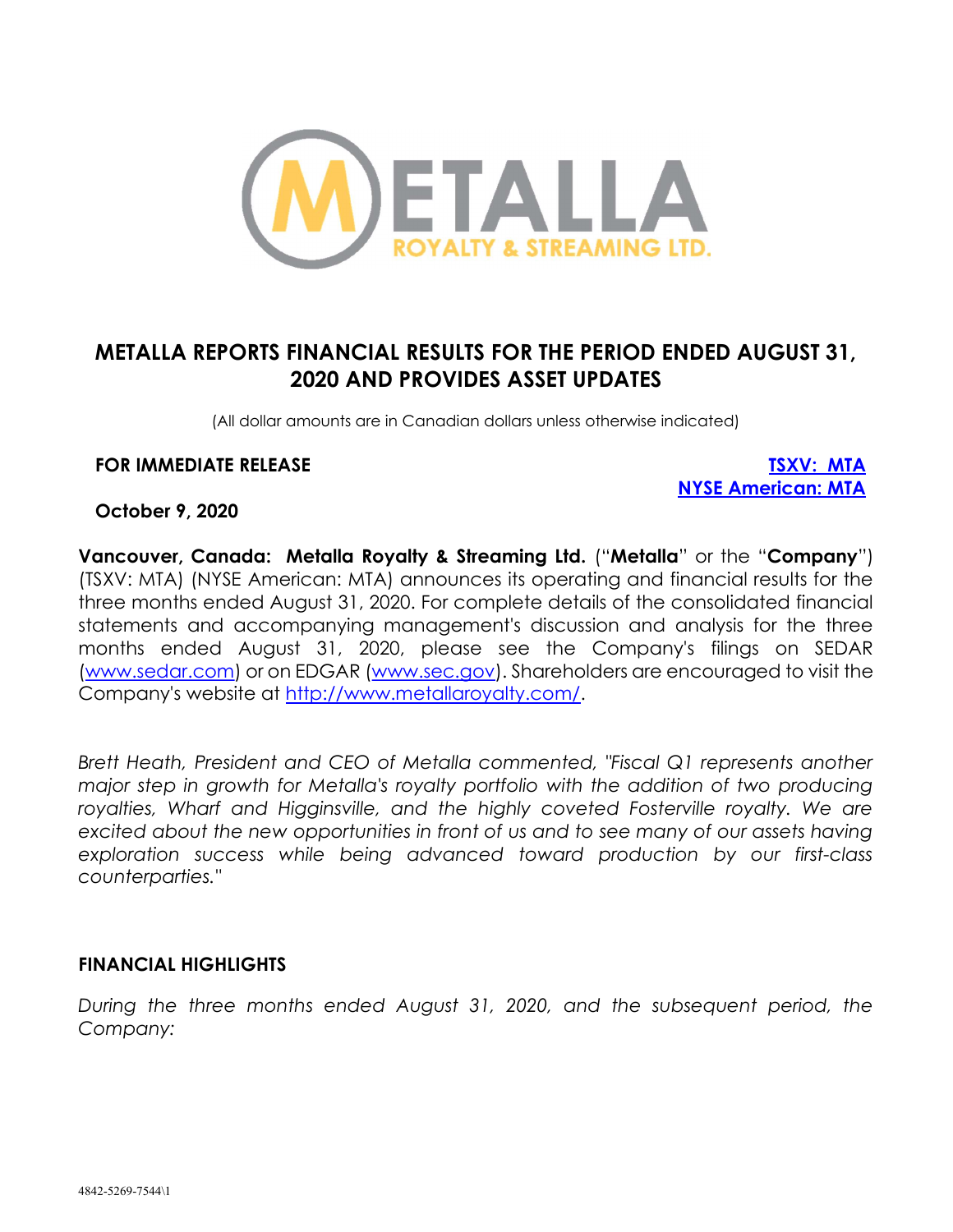- increased the number of royalties and streams held to a total of 50 precious metal assets through the following notable transactions:
	- o acquired a net 1.0% Gross Value Royalty interest on the operating Wharf mine ("Wharf") in South Dakota from third parties for total consideration of US\$1.0 million in cash and 899,201 common shares. Wharf is operated by Coeur Mining, Inc. ("Coeur");
	- $\circ$  acquired an existing 2.5% Net Smelter Return ("NSR") royalty on the northern and southern portions of Kirkland Lake Gold Ltd.'s ("Kirkland Lake") operating Fosterville mine ("**Fosterville**") in Victoria, Australia, from NuEnergy Gas Limited for total consideration of AUD\$2.0 million in cash and 467,730 common shares; and
	- o announced that it had entered into a purchase and sale agreement with Morgan Stanley Capital Group Inc. to acquire an existing 27.5% price participation royalty interest on Karora Resources Inc.'s operating Higginsville Gold Operations ("Higginsville") for up to US\$6.5 million in common shares of Metalla based on the fifteen day VWAP on the NYSE prior to closing, less any royalty payments received by Morgan Stanley prior to the closing of the transaction. The royalty is a 27.5% price participation royalty interest on the difference between the London PM fix gold price and AUD\$1,340/oz on the first 2,500 ounces per quarter until a cumulative total of 34,000 ounces of gold has been delivered to Metalla. Higginsville is a low-cost open pit gold operation in Higginsville, Western Australia. The transaction has received the required regulatory approvals and is expected to close in the calendar fourth quarter of 2020.
- recognized revenue on 252 (August 31, 2019 118) attributable gold equivalent ounces at an average realized price of US\$1,763.69 (August 31, 2019 - US\$1,391.29) and average cash cost of US\$42.81 (August 31, 2019 - US\$316.49) per gold equivalent oz. (see non-IFRS Financial Measures);
- generated operating cash margin of US\$1,720.88 (August 31, 2019 US\$1,074.80) per attributable gold equivalent ounce from the Wharf Gross Value Royalty, Joaquin NSR, New Luika Gold Mine stream held by Silverback Ltd., and other royalty interests (see non-IFRS Financial Measures);
- recognized revenue from royalty and stream interests of \$0.5 million (August 31, 2019 - \$0.2 million), net loss of \$1.9 million (August 31, 2019 - \$0.5 million), and adjusted EBITDA of negative \$0.3 million (August 31, 2019 - negative \$0.6 million) (see non-IFRS Financial Measures);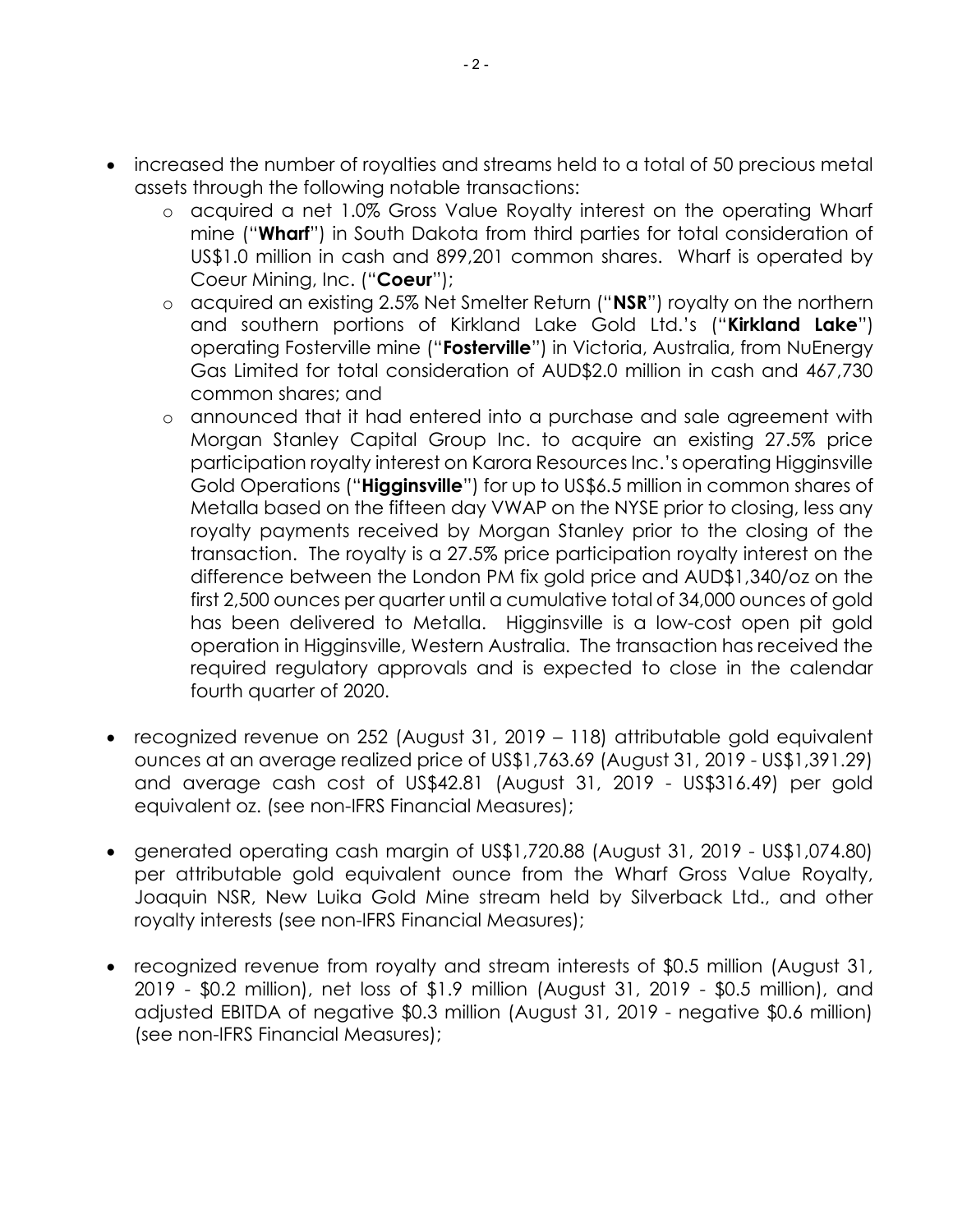- completed a secondary public offering for Coeur for a total of 3,910,000 common shares of the Company previously held, at a price of US\$5.30 per common share for gross proceeds of US\$20.7 million (the "Secondary Offering"). The net proceeds of the Secondary Offering were paid directly to Coeur; and
- completed an amendment of the convertible loan facility with Beedie Capital ("Beedie") whereby Beedie converted \$6.0 million of the \$7.0 million initial advance at \$5.56 per share for a total of 1,079,136 shares. The Company drew down the remaining \$5.0 million from the original loan facility with a revised conversion price of \$9.90 and Beedie will make an additional \$20.0 million available to the Company to fund future acquisitions. Following the conversion and the additional drawdown the Company has a total of \$6.0 million outstanding and \$20.0 million available under the amended loan facility.

# ASSET UPDATES

# COSE & Joaquin Royalties

Metalla received its first royalty payments on Cap-Oeste Sur East ("**COSE**") and Joaquin for production in fiscal 2020. Revenue was related to mainly development ore shipped to the Manantial Espejo plant. Both mines were scheduled to ramp up to commercial production during the first two calendar quarters of 2020 but have been delayed due to a mandatory shut down of operations by the Argentina government as a result of COVID-19. Pan American reported by news release on August 5, 2020, operations at Pan American's COSE & Joaquin mines resumed on May 4, 2020, with high-grade ore being stockpiled on-site.

Metalla holds an NSR royalty of 1.5% and 2.0% on COSE and Joaquin mines, respectively.

#### New Luika Silver Stream

On September 3, 2020, Shanta Gold Limited ("Shanta") reported an updated reserve and resource estimate for the New Luika Gold Mine ("NLGM") in Tanzania. As of June 30, 2020, Shanta reported Ore Reserves of 3,941 Kt at 3.23 g/t for 410 Koz of gold and Resources exclusive of Reserves of 6,724 Kt at 2.45 g/t for 531 Koz of gold. Shanta also released assay results from recent drilling within the NLGM which Shanta expects to incorporate into an updated mine plan. Significant results included 5.5 g/t gold over 8.12 metres and 6.59 g/t gold over 6.06 metres. On September 22, 2020, Shanta reported their intentions to expand the processing capacity at the NLGM. The expansion, which is expected to begin commissioning in Q1 2021, will increase mill throughput capacity by 14% to an annual projected processing rate of 783 KTPA.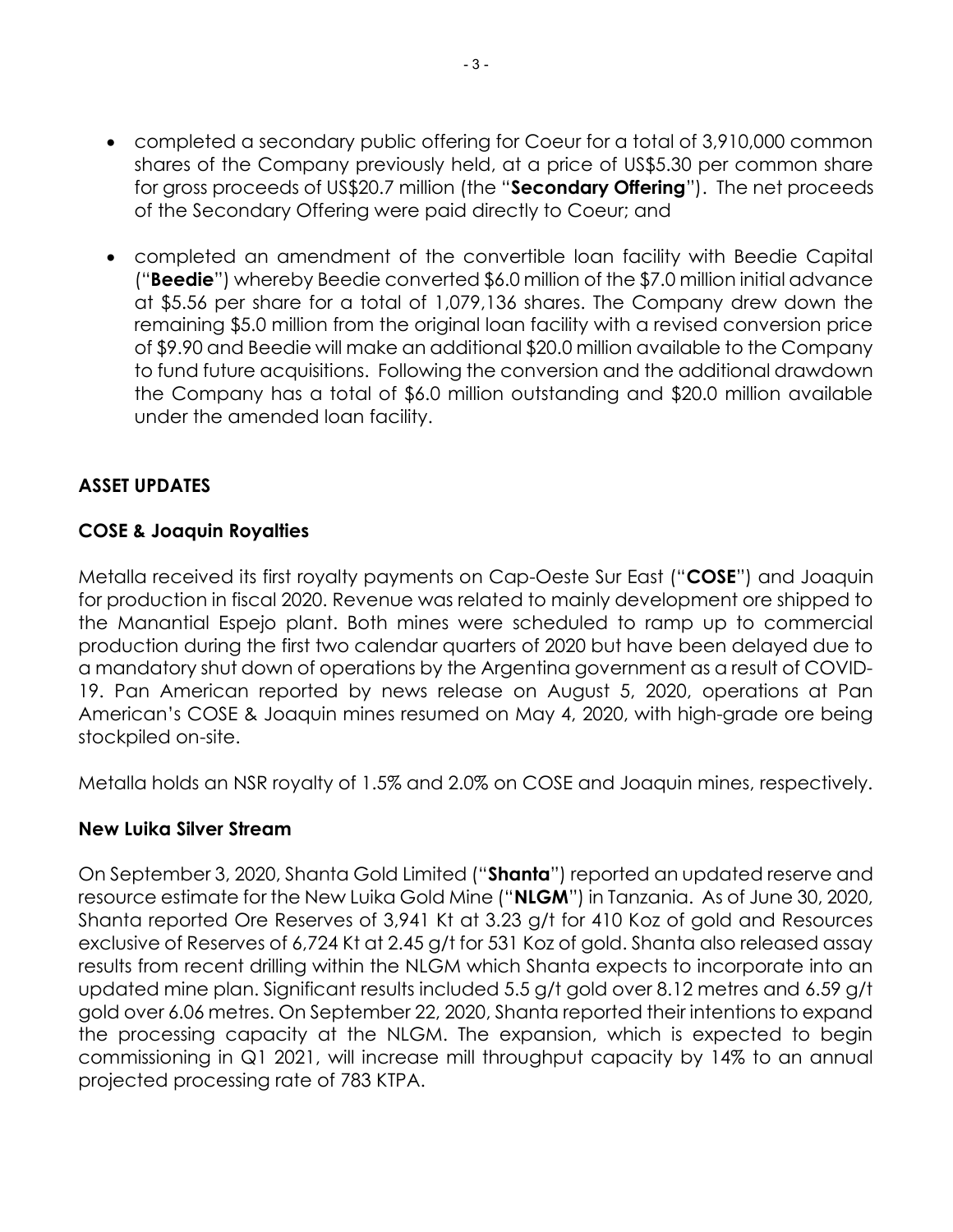Metalla holds a 15% interest in Silverback Ltd. whose sole business is receipt and distribution of a silver stream on NLGM at an ongoing cost of 10% of the spot silver price.

# Wasamac

On September 10, 2020, Monarch Gold Corporation ("Monarch") announced their intentions to undertake a review of the silver potential at the Wasamac Gold project in Quebec, Canada. 2012 drilling and resampling programs identified silver mineralization associated with gold-rich sections. The best values recorded include 7.01 g/t silver over 75.9 metres and 10.72 g/t silver over 10.2 metres. Monarch believes a thorough review of the silver potential could add value to the property as the 2018 Wasamac feasibility report had not considered silver in the economic analysis.

Metalla holds a 1.5% NSR on the Wasamac project subject to a buy back of 0.5% for \$7.5 million.

# Beaufor Mine

On October 1, 2020, Monarch reported initial drilling results totalling 1,425.6 metres of the 42,500-metre drill program at the Beaufor Mine in Val-d'Or, Quebec. Significant intercepts included 783 g/t gold over 0.2 metres and 293 g/t gold over 0.5 metres.

Metalla holds a 1.0% NSR on the Beaufor mine once Monarch has produced 100 Koz of gold from the property.

# **Fosterville**

On July 30, 2020, Kirkland Lake announced results from drilling in the Harrier system which continued to return encouraging results, demonstrating a sustained growth opportunity down dip and in the southern extensions. New drilling returned high-grade mineralization outside of the existing mineral reserves, and also demonstrated the continuity of the Harrier structure for 400 metres down plunge while remaining open at depth with intercept of 8.1 g/t gold over 4.5 metres. Additional high-grade intercepts from ongoing drilling include 20.9 g/t gold over 5.9 metres including 295 g/t gold over 0.3 metres and 22.8 g/t gold over 4.3 metres. Furthermore, drilling at depth outlined a new sulfide structure in the footwall of the Harrier Base fault called Wagtail presenting additional future targets at depth.

Metalla holds a 2.5% NSR royalty on the northern and southern sections of the Fosterville Mining Lease.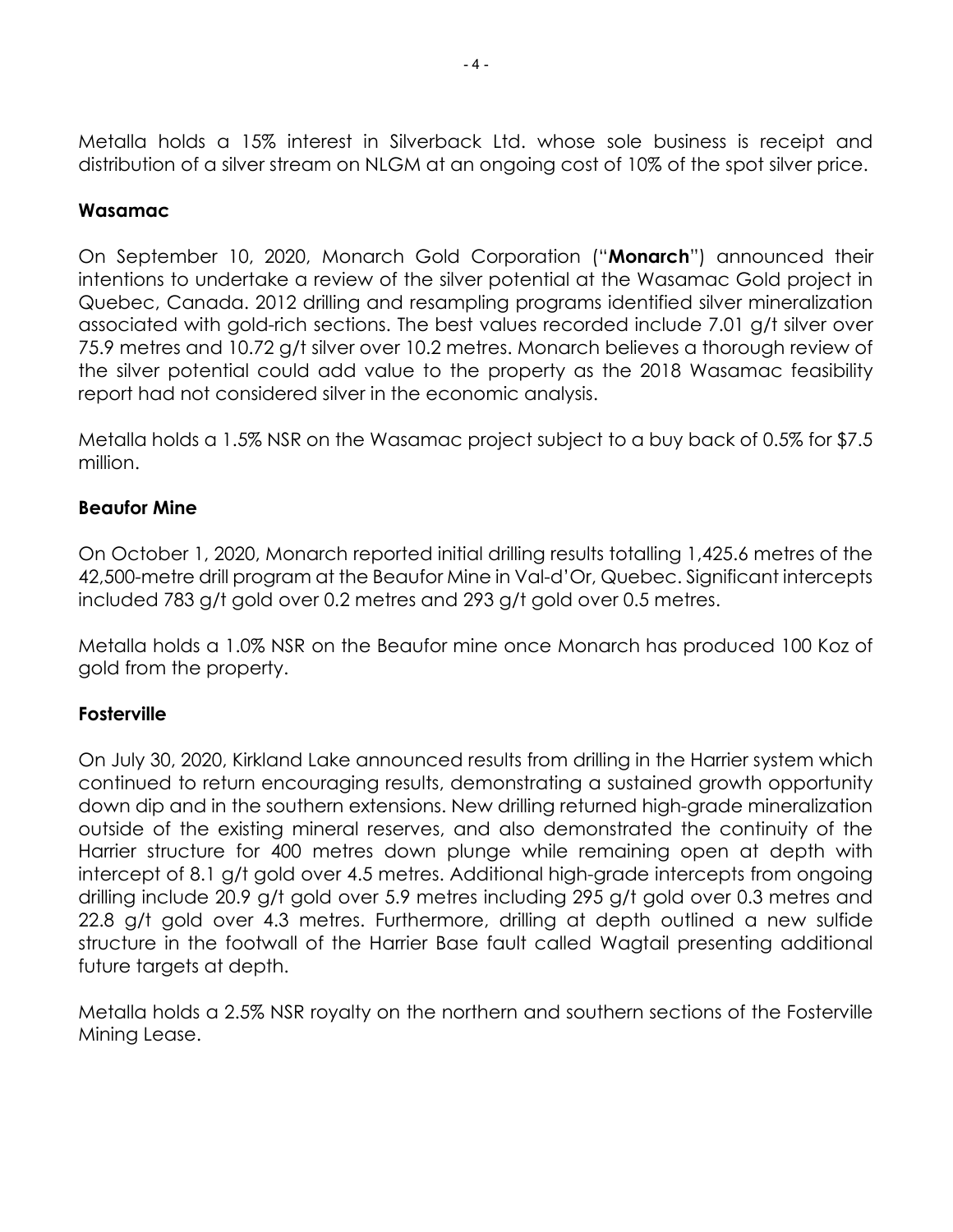#### Redhill

On September 23, 2020, NuLegacy Gold Corporation ("**NuLegacy**") announced they had received permits to begin a drill program on the highly prospective Rift Anticline target which spans 5-6 sq. km in the Cortez gold-trend of Nevada. NuLegacy plans to drill three to five core holes in the most developed targets commencing mid-October with the balance the 16-hole program scheduled for completion in Spring 2021.

Metalla holds a 1.5% royalty on the Red Hill project.

# Goodfish-Kirana

On September 23, 2020, Warrior Gold Inc. reported mineralization at the "A" zone was extended 50 meters to the east, 100 metres to the west and 100 metres down dip, confirming continuity of the deposit. High grade intercepts include 6.7 g/t gold over 7.4 metres within 2.65 g/t over 22.3 metres within a new high-grade vein system. Other significant intercepts include 3.69 g/t gold over 2.3 metres and 4.07 g/t gold over 7 metres.

Metalla holds a 1% NSR Royalty on the "A" Zone Goodfish-Kirana property.

#### Lourdes

On October 5, 2020 Pucara Gold Ltd. announced the receipt of final authorization to begin drilling at the Lourdes project in Peru. The phase 1 drill program will consist of 5,430 meters in 23 RC holes and is expected to commence in October 2020.

Metalla holds a 1% NSR royalty on the Lourdes Gold project.

# Aureus East

On October 6, 2020, Aurelius Minerals Inc. reported assay results from previously unsampled and unassayed underground drill core from the Aureus East project. Significant intercepts include 28.4 g/t gold over 1.78 metres, 32.2 g/t gold over 1.10 metres and 3.3 g/t gold over 7.25 metres. The 10,000 metres phase 1 program at the Aureus Gold project is ongoing.

Metalla holds a 1% NSR royalty on the Aureus East project.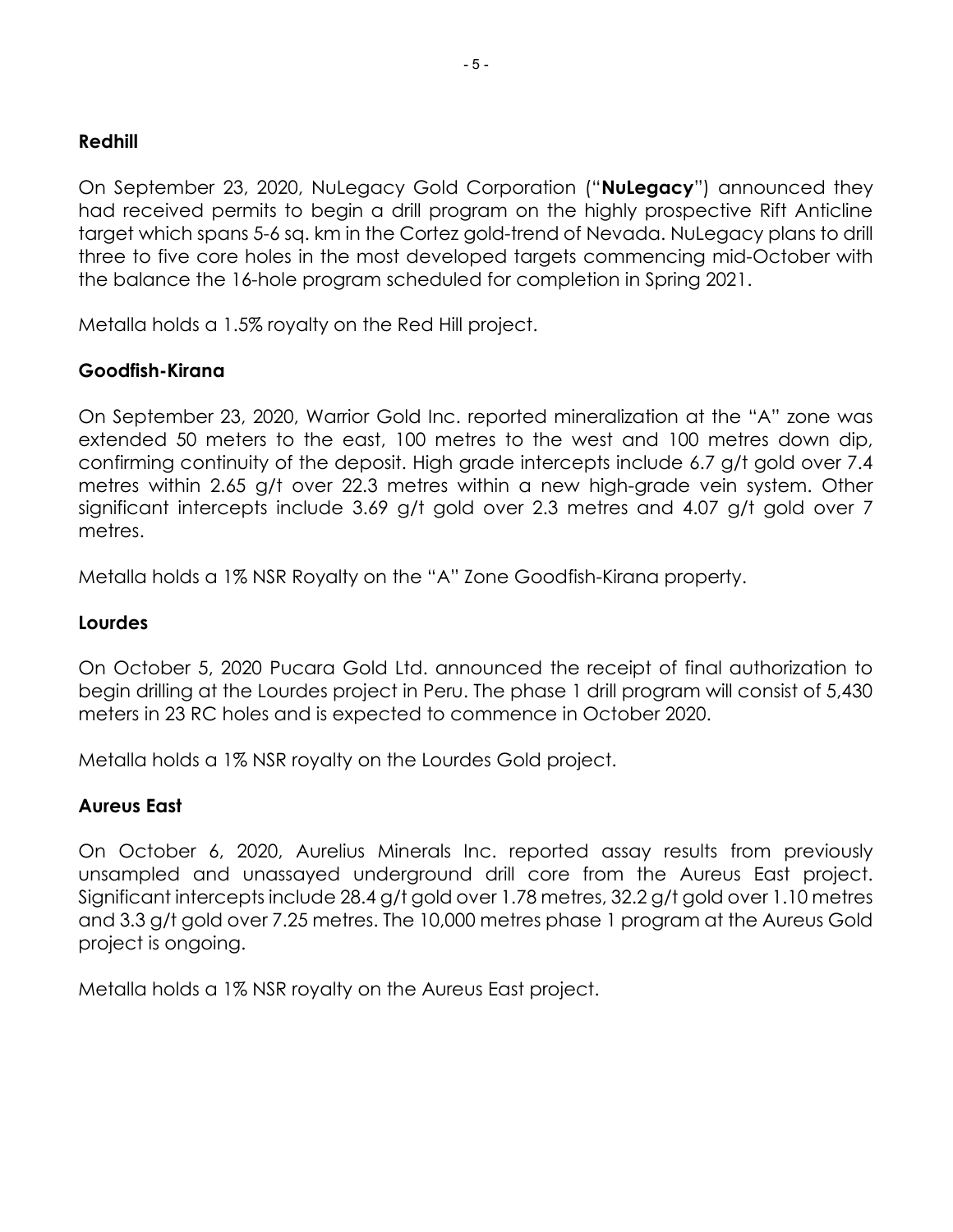#### CHANGE IN YEAR-END

In order to better align the Company's reporting cycle with its peers and its royalty and stream partners, the Company will be changing its year-end to December 31, beginning with December 31, 2020. As such the Company will have a four-month period ending December 31, 2020 as its next reporting period, at which time it will be producing statements for the seven months ended December 31, 2020. For additional information please see the Notice filed by the Company on October 9, 2020, which is available on SEDAR at www.sedar.com.

# AT-THE-MARKET EQUITY PROGRAM

In September 2020, the Company announced that it had entered into an equity distribution agreement (the "**Distribution Agreement**") with a syndicate of agents to establish an At-The-Market equity program (the "ATM Program"). Under the ATM Program, the Company may distribute up to US\$20.0 million until June 1, 2022. From September 4, 2020, to October 8, 2020, the Company had distributed 3,000 shares under the ATM Program at an average price of \$11.27 per share for aggregate net proceeds of \$32,974.

# QUALIFIED PERSON

The technical information contained in this news release has been reviewed and approved by Charles Beaudry, geologist M.Sc., member of the Association of Professional Geoscientists of Ontario and of the Ordre des Géologues du Québec and a director of Metalla. Mr. Beaudry is a QP as defined in National Instrument 43-101 Standards of Disclosure for Mineral Projects.

# ABOUT METALLA

Metalla is a precious metals royalty and streaming company. Metalla provides shareholders with leveraged precious metal exposure through a diversified and growing portfolio of royalties and streams. Our strong foundation of current and future cashgenerating asset base, combined with an experienced team gives Metalla a path to become one of the leading gold and silver companies for the next commodities cycle.

For further information, please visit our website at www.metallaroyalty.com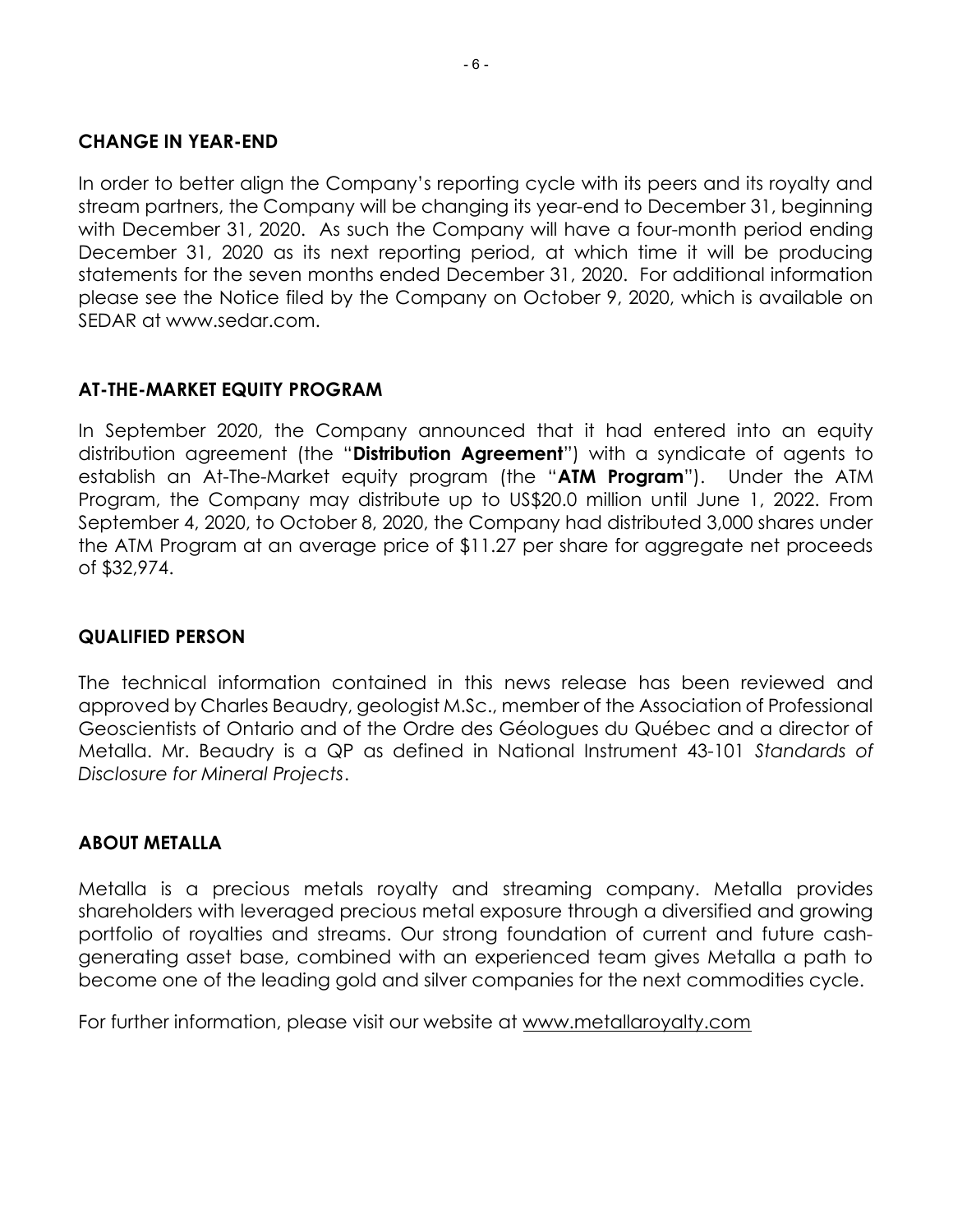#### ON BEHALF OF METALLA ROYALTY & STREAMING LTD.

(signed) "Brett Heath"

President and CEO

# CONTACT INFORMATION

### Metalla Royalty & Streaming Ltd.

Brett Heath, President & CEO Phone: 604-696-0741 Email: info@metallaroyalty.com

Kristina Pillon, Investor Relations Phone: 604-908-1695 Email: kristina@metallaroyalty.com

Website: www.metallaroyalty.com

Neither the TSXV nor its Regulation Services Provider (as that term is defined in the policies of the Exchange) accept responsibility for the adequacy or accuracy of this release.

#### Non-IFRS Measures

The items marked above are alternative performance measures and readers should refer to non-international financial reporting standards ("IFRS") financial measures in the Company's Management's Discussion and Analysis for the three months ended August 31, 2020 as filed on SEDAR and as available on the Company's website for further details. Metalla has included certain performance measures in this press release that do not have any standardized meaning prescribed by IFRS including average cash cost per ounce of attributable gold equivalent ounces, average realized price per ounce of attributable gold equivalent ounce, and cash margin. Average cash cost per attributable gold equivalent ounce is calculated by dividing the Company's total cash cost of sales, excluding depletion by the number of attributable gold equivalent ounces sold. Gold equivalent ounces are composed of gold ounces attributable to the Company, plus an amount calculated by taking the revenue earned by the Company in the period from payable gold equivalent ounces attributable to the Company divided by the average London fix price of gold for the relevant period. In the precious metals mining industry, this is a common performance measure but does not have any standardized meaning. The Company believes that, in addition to conventional measures prepared in accordance with IFRS, certain investors use this information to evaluate the Company's performance and ability to generate cash flow. Cash margin is calculated by subtracting the average cash cost per ounce of attributable gold equivalent ounce from the average realized price per ounce of attributable gold equivalent ounce. The Company presents cash margin as it believes that certain investors use this information to evaluate the Company's performance in comparison to other companies in the precious metals mining industry who present results on a similar basis. The presentation of these non-IFRS measures is intended to provide additional information and should not be considered in isolation or as a substitute for measures of performance prepared in accordance with IFRS. Other companies may calculate these non-IFRS measures differently.

#### Technical and Third-Party Information

Metalla has limited, if any, access to the properties on which Metalla holds a royalty, stream or other interest. Metalla is dependent on (i) the operators of the mines or properties and their qualified persons to provide technical or other information to Metalla, or (ii) publicly available information to prepare disclosure pertaining to properties and operations on the mines or properties on which Metalla holds a royalty, stream or other interest, and generally has limited or no ability to independently verify such information. Although Metalla does not have any knowledge that such information may not be accurate, there can be no assurance that such third-party information is complete or accurate. Some information publicly reported by operators may relate to a larger property than the area covered by Metalla's royalty, stream or other interest. Metalla's royalty, stream or other interests can cover less than 100% and sometimes only a portion of the publicly reported mineral reserves, resources and production of a property.